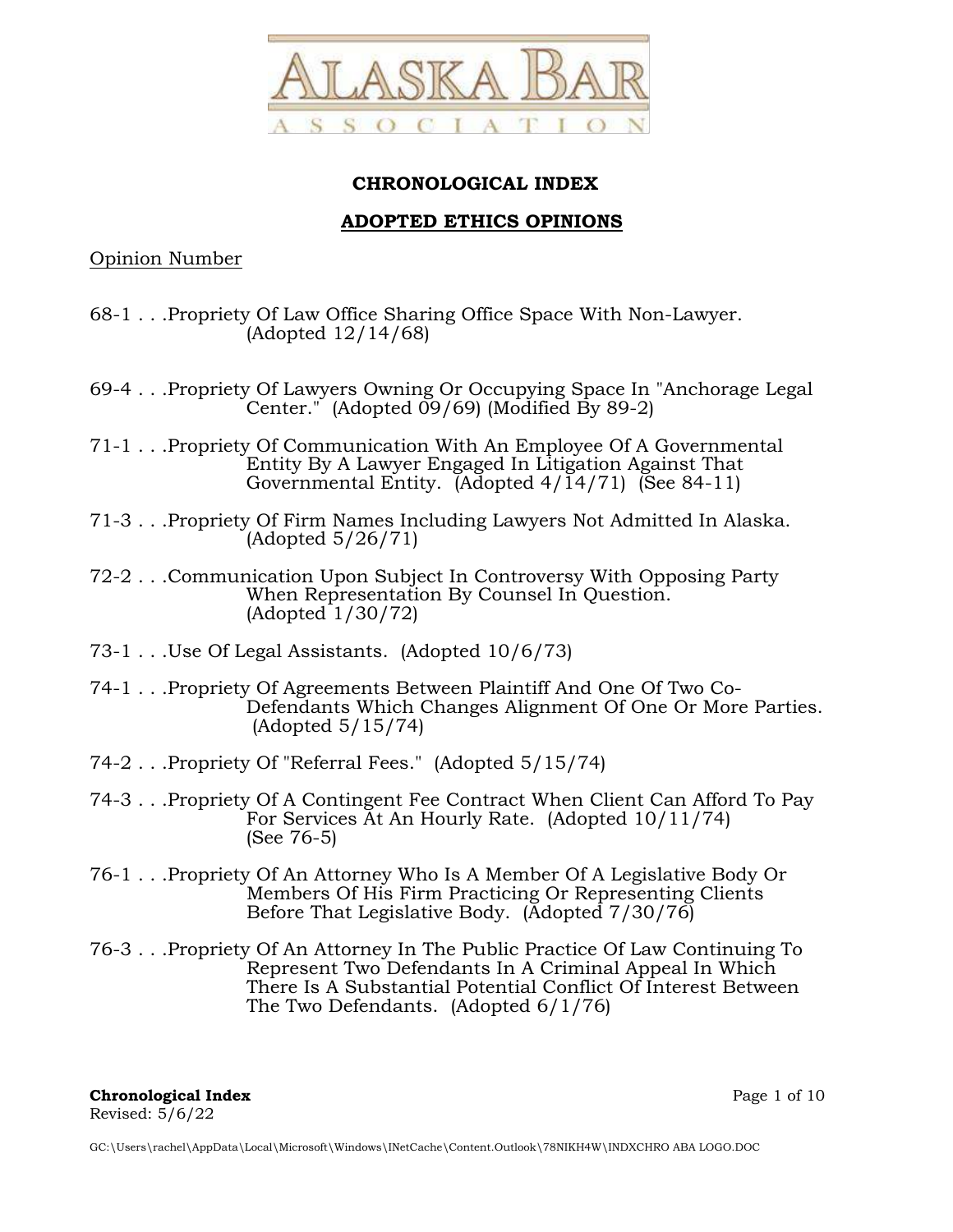- 76-5 . . .Attorney Obligated To Explain Different Types Of Fee Arrangements To Clients Although Attorney May Only Take Cases Under One Or More Of The Arrangements. (Adopted 10/15/76)
- 76-8 . . .Propriety Of An Attorney In Private Practice Representing Clients Whose Cases Were Pending Before A Judge While He Was The Judge's Law Clerk. (Adopted 10/15/76, Amended 3/31/79)
- 76-9 . . .Unethical For Attorney To Instigate Or Participate In The Employment Of An Investigator On A Contingent Fee. (Adopted 10/15/76)
- 78-3 . . .Is There A Conflict Of Interest If A Law Firm Represents A Defendant In An Action Filed On Behalf Of A Plaintiff By An Attorney Who, Before Trial, Joined The Defendant's Law Firm? (Adopted 12/2/78) (See 83-5)
- 78-5 . . .Whether It Is Ethical For An Employee Of Alaska Legal Services To Refer Ineligible Clients And Fee-Generating Cases To Individual Lawyers Within The Community Rather Than To The Statewide Lawyer Referral Office In Anchorage. (Adopted 3/31/79)
- 79-1 . . .Whether It Is Proper For An Attorney To Charge Interest On Unpaid Portions Of A Billing. (Adopted 5/19/79)
- 79-2 . . .Is It Proper For An Attorney Or An Attorney's Agent To Go To The Trash Receptacle Used By Opposing Counsel And Remove Materials That Were Discarded In The Normal Cause Of Operation? (Adopted (9/9/79)
- 79-3 . . .Can A Law Firm Ethically Employ An Accountant To Perform Services For The Firm And For Its Clients? (Adopted 10/26/79)
- 79-4 . . .Whether It Is Proper For The ALSC Board Of Directors To Review Client Eligibility Determinations And Whether A Conflict Of Interest Exists Where A Board Member And His Firm Represents An Opponent Of An ALSC Client. (Adopted 5/1/80)
- 80-1 . . .Propriety Of Attorney Remitting To His Client Monies The Attorney Received On The Client's Behalf When The Attorney Either Knew Or Should Have Known That There Were Liens On That Money; *(Vacated In Part By 86-4*) Propriety Of An Attorney Filing A Proper Offer Of Judgment When That Attorney Is Aware That There Are Not Funds Available To Pay The Judgment, If Accepted. (Adopted 9/8/80)
- 81-1 . . .Propriety Of An In-Person Offer To Handle A Specific Legal Problem On A Pro Bono Basis. (Adopted 6/3/81)
- 82-2 . . .Propriety Of An Assistant District Attorney Retaining Position When The Spouse Is A Judge. (Adopted 2/5/82)

### **Chronological Index** Page 2 of 10 Revised: 5/6/22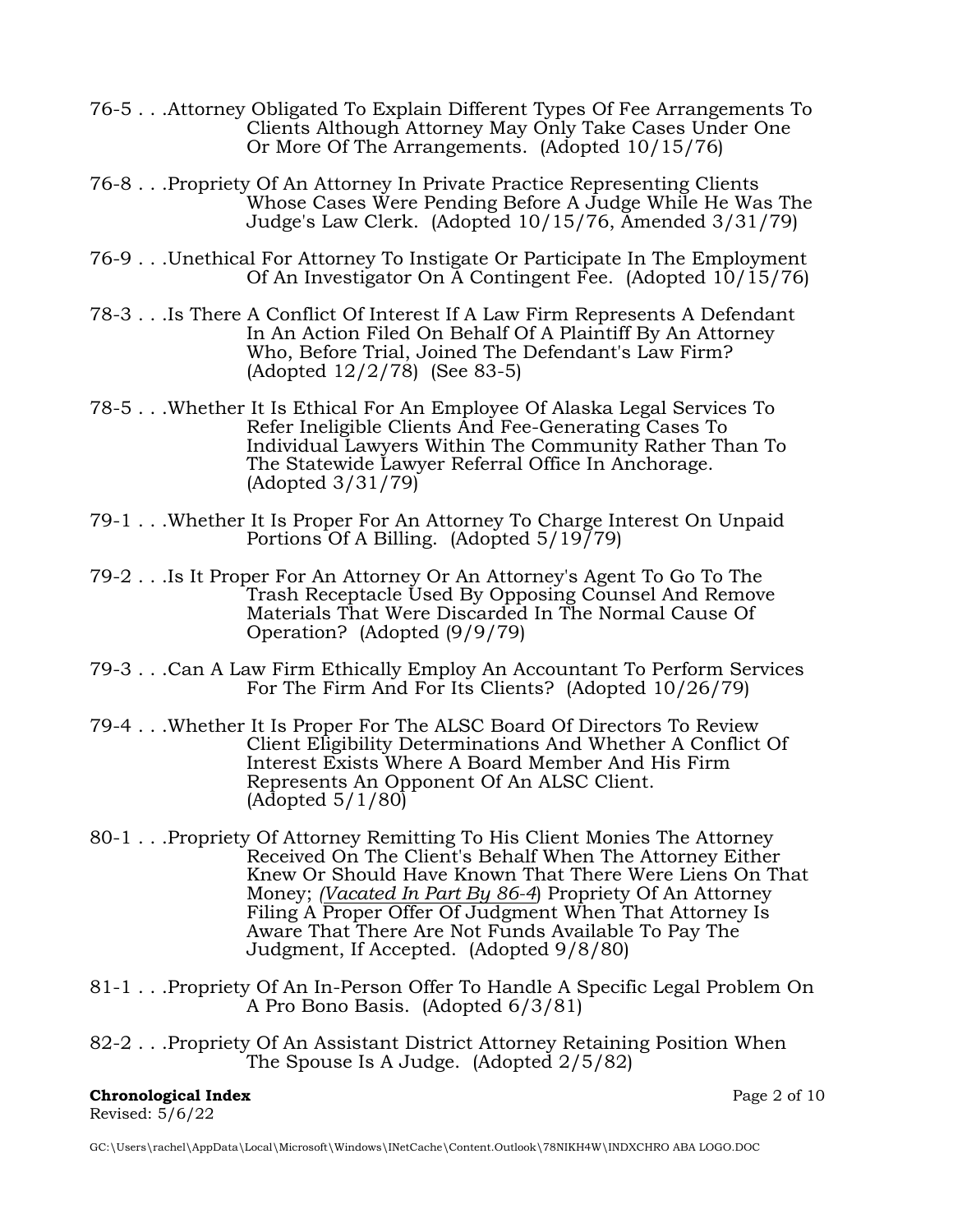- 83-2 . . .May An Attorney Hold A Client's Papers Pursuant To The Attorney Lien Statute When The Papers Would Be Helpful To The Client In Pending Litigation? (Adopted 6/8/83)
- 83-3 . . .Whether The Disciplinary Rules Require An Attorney To Inform (1) The Court Of A Former Client's Perjury, And (2) The Current Client's Attorney Of The Perjury And, Further When Such Disclosure Should Be Made. (Adopted 8/27/83)
- 83-4 . . .Propriety Of A Government Attorney Entering Private Practice With A Firm Handling Litigation Against The Attorney's Former Agency. (Adopted  $\overline{6}/8/83$ ) (See 75-2)
- 83-5 . . .Whether A Law Firm Representing A Defendant Is Disqualified From Further Representation Because It Hired An Associate Formerly Employed By The Law Firm Representing The Plaintiff. (Adopted 8/27/83)
- 84-1 . . . Propriety Of Advice To A Defendant To Refuse To Submit To A Breathalyzer Test. (Adopted 1/13/84)
- 84-2 . . .Whether An Attorney For A Partnership Can Subsequently Represent One Of The Partners Against Another Partner In A Partnership Dispute. (Adopted 1/13/84)
- 84-3 . . .Advice To Potential Witnesses In A Criminal Case. (Adopted 3/9/84)
- 84-4 . . .Propriety Of Attorney Drafting A "Surrogate Mother" Contract.  $(Adopted 6/5/84)$
- 84-9 . . .Providing Opposing Parties With Copies Of Draft Documents; Record And File Retention Requirements. (Adopted 8/25/84)
- 84-10. . .Consent To Withdraw Executed When Representation Undertaken. (Adopted 11/9/84)
- 84-11. . .Communication By Attorney With Government Employee Regarding Subject Matter Of Litigation Without Consent Of The Government's Attorney. (Adopted 11/9/84)
- 85-1 . . .Applicability Of Canon 7 Of Code Of Judicial Conduct To Candidates For Judicial Appointment. (Adopted 8/23/85)
- 85-2 . . .Ex Parte Communication With Experts Retained By Opposing Counsel. (Adopted 8/23/85)
- 85-3 . . .Propriety Of Firm Continuing As Trial Counsel When It Is Necessary To Call A Former Associate As A Witness. (Adopted 8/23/85)
- 85-4 . . .Guardian Ad Litem Confidentiality. (Adopted 11/8/85)

## **Chronological Index** Page 3 of 10 Revised: 5/6/22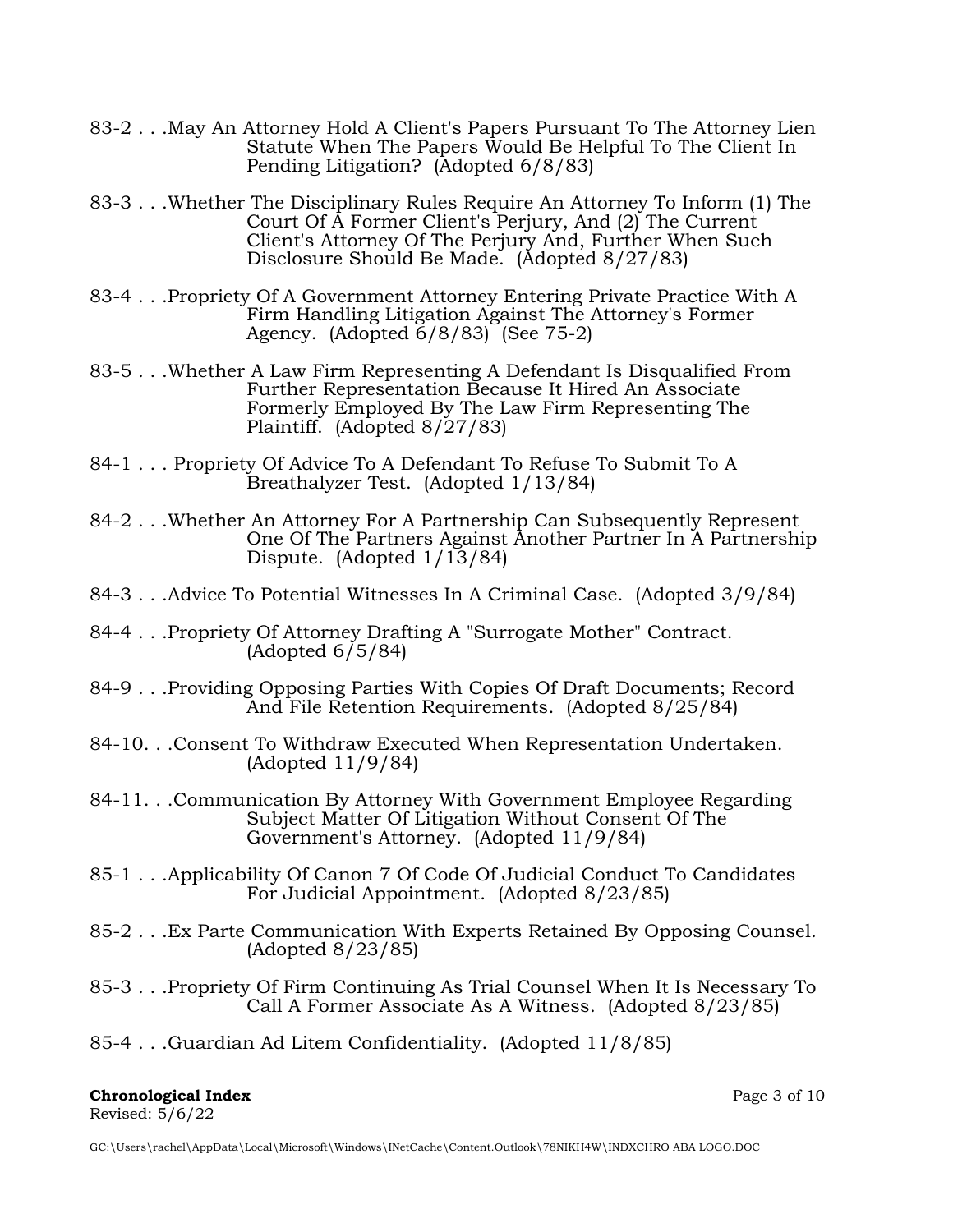- 85-5 . . .Payment Of Attorney Fees By Credit Card; Interest On Overdue Accounts. (Adopted 8/23/85)
- 85-6 . . .Disclosure Of Client Names By Public Officials Pursuant To Campaign Disclosure Or Conflict Of Interest Statutes. (Adopted 11/8/85)
- 86-1 . . .Propriety Of Law Firm Charging Client For Intra-Office Conference. (Adopted 1/10/86)
- 86-2 . . .Service Of An Attorney Or Firm On A Creditor's Committee Formed Under A Petition In Bankruptcy Filed By A Former Client. (Adopted 3/21/86)
- 86-3 . . .Referral Of Client Identity To Credit Bureau. *(Reaffirmed by 2000-3)* (Adopted 9/5/86)
- 86-4 . . .Attorney's Duty When Dispute Arises Concerning The Rights Of Third Parties To Client Funds In The Possession Of Attorney, And *Vacating Opinion No. 80-1 In Part*. (Adopted 11/7/86)
- 86-5 . . .Withdrawal Of An Attorney When The Attorney Is A Potential Witness In The Case He Is Handling. (Adopted 11/7/86)
- 87-1 . . .Appropriate Use Of Non-Refundable Fee Deposits For Retainers And Necessary Disclosure To Client. (Adopted 9/3/87)
- 87-2 . . .Conflict Of Interest Relating To Representation Of Person Under Disability. (Adopted 9/3/87)
- 88-1 . . .Potential Impropriety Of Sexual Relationship With A Client During The Time The Attorney Represents A Client. (Adopted 1/9/88) (Clarified By 92-6)
- 88-2 . . .May An Attorney Participate In Consummating A Real Property Conveyance Transaction Where The Client Is Attempting To Avoid Obtaining Consent Required Under A "Due On Sale Clause" From The Original Creditor? *(See Also 96-2*) (Adopted 3/12/88)
- 88-3 . . .Communication With Former Employees Of Corporations Represented By Counsel (Adopted 6/7/88) (See Also 91-1)
- 88-4 . . .Instructions To Court Reporters Regarding Transcriptions (Adopted 9/9/88)
- 88-5 . . .Letter Regarding Judge Standing For Retention Election  $\text{Adopted } 10\overline{}/22/88$
- 88-6 . . .Contingent Fee Or Lien On Real Property In Quiet Title Litigation (Adopted 10/22/88)

#### **Chronological Index** Page 4 of 10 Revised: 5/6/22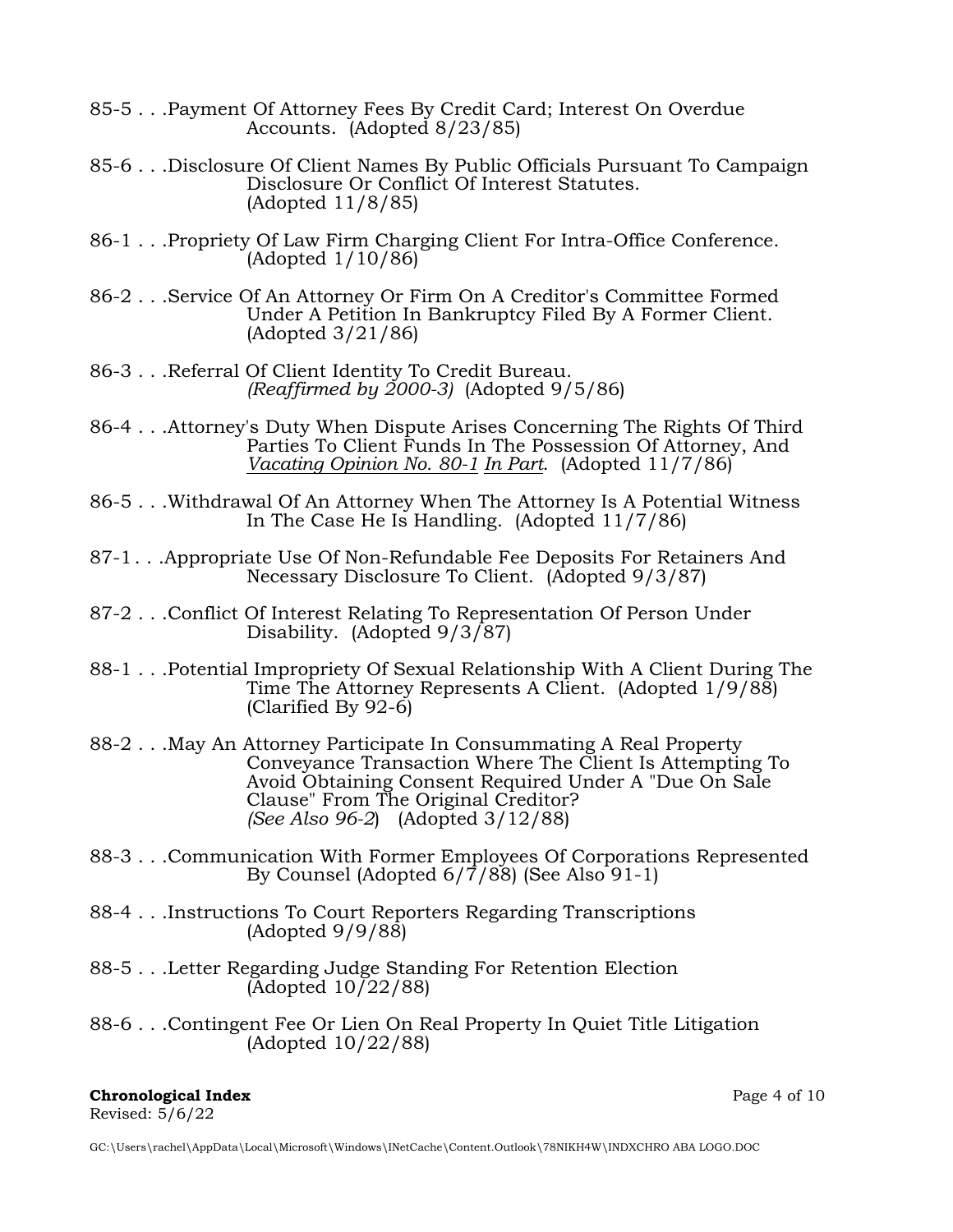- 89-1 . . .Ethical Propriety Of Concurrent Representation Of Potentially Adverse Clients (Adopted 1/20/89)
- 89-2 . . .(withdrawing 68-2 [unadopted], 69-1, 69-2, 69-3, 71-2, 72-1, 75-1, 75- 2, 76-2, 76-4, 76-6 [unadopted], 76-7, 78-2, 82-1 [unadopted], 82-3 [unadopted] and 84-6; modifying 69-4)
- 89-3 . . .Ethical Obligations Of The Attorney Hired By An Insurance Company To Defend Its Insured To The Insured When Insured Objects To The Attorney (Adopted 10/27/89)
- 90-1 . . .Attorney Representing Dissenting Shareholders/Directors Communicating With Board Of Directors Without Consent Of Corporation's Attorney (Adopted 1/19/90)
- 90-2 . . .Ethical Obligations Of The Attorney Hired By An Insurance Company To Defend Its Insured To The Insured When Company Directs An Offer Of Judgment (Adopted 1/19/90)
- 90-3 . . .Disposition Of Funds Held By A Lawyer For A Client Who Cannot Be Located (Adopted  $9/7/90$ )
- 91-1 . . .Communication With Former Employees Of Corporation Represented By Counsel (Reconsideration Of 88-3) (Adopted 1/18/91)
- 91-2 . . .Responsibilities Of Attorney Representing Personal Representative Of Estate When A Conflict Exists Between The Personal Representative And The Heirs Of The Estate (Adopted 1/18/91) (modified by 2003-2)
- 91-3 . . .Propriety Of Representing Both Parents And Child When Interests Differ (Adopted 6/5/91)
- 91-5 . . .Ethical Obligation Of An Attorney To Withdraw After Undertaking Dual Representation Of Estates With Factually Conflicting Positions In Existing Litigation (Adopted 10/25/91)
- 92-1 . . .Failure To Disclose Representation By Class Counsel  $(Adopted 01/\overline{17}/92)$
- 92-3 . . .Clarification Of Ethics Opinion 86-4 Regarding Attorney's Duty When Dispute Arises Concerning The Rights Of Third Parties To Client Funds In The Possession Of Attorney (Adopted 06/01/92)
- 92-4 . . .Acceptance Of Subrogation Case On A Contingent Fee Basis Where Client Is Able To Pay On An Hourly Basis (Adopted 06/01/92)
- 92-5 . . .Solicitation Of Clients (Adopted 06/01/92)

## **Chronological Index** Page 5 of 10

Revised: 5/6/22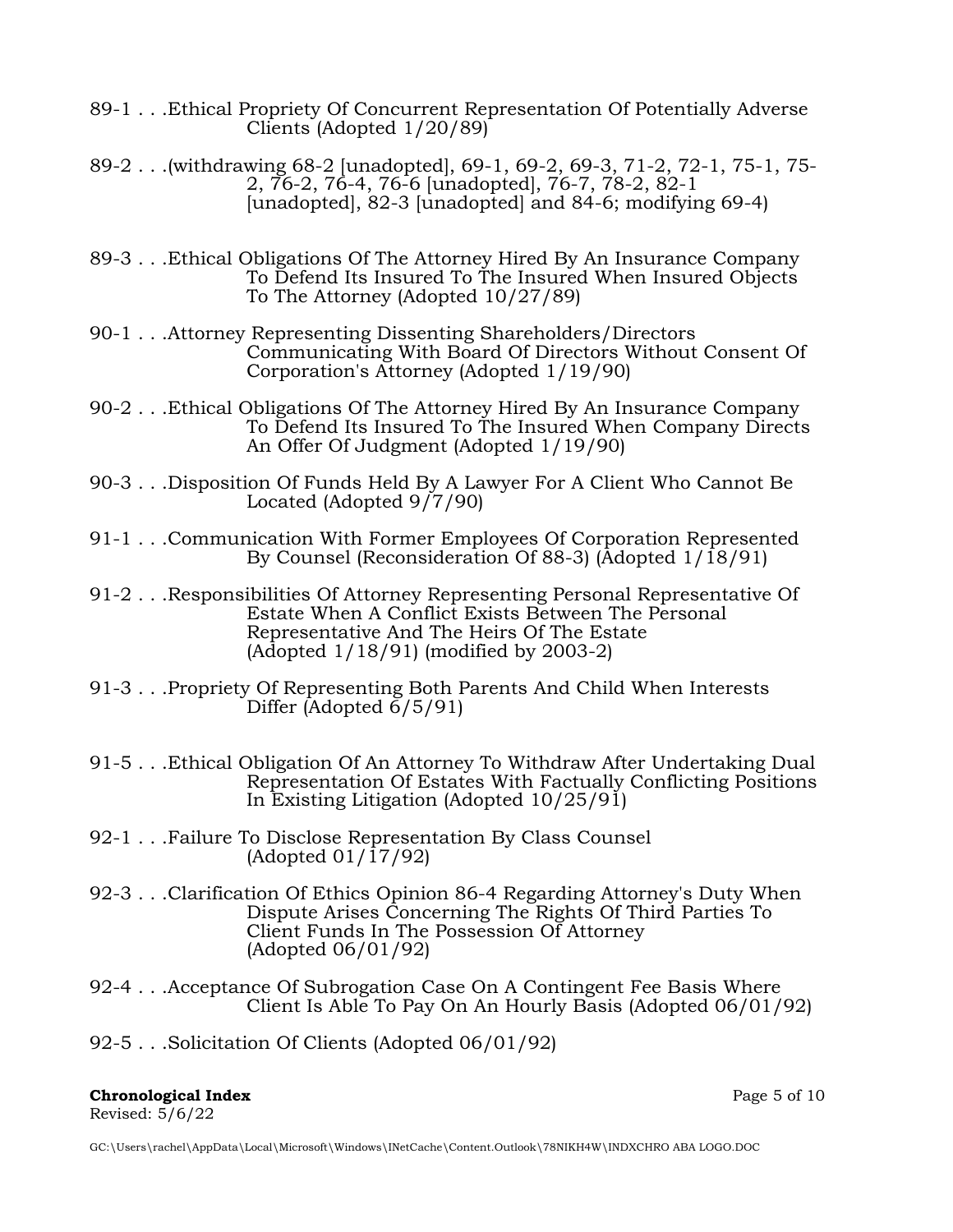- 92-6 . . .Propriety Of An Intimate Relationship Between An Attorney And A Client Of The Attorney's Law Firm (Adopted 10/30/92)
- 93-1 . . .Preparation Of A Client's Legal Pleadings In A Civil Action Without Filing An Entry Of Appearance (Adopted 3/19/93)
- 93-2 . . .Ethical Restraints On The Compensation Of Witnesses (Adopted 9/11/93)
- 93-3 . . .Disclosing Information On IRS Form 8300 (Adopted 10/23/93)
- 94-1 . . .Attorney Communication With The Managing Board Of A Government Agency, Regarding Pending Litigation, Without The Consent Of Counsel Representing The Agency (Adopted 1/7/94)
- 94-2 . . .Simultaneous Use Of More Than One Name For Law Firm (Adopted 5/3/94)
- 94-3 . . .Representation Of Client Under Disability (Adopted 10/27/94)
- 95-1 . . . Propriety Of Shop Talk And Courtesy Copies Under ARPC 1.6 (Adopted 1/13/95)
- 95-2 . . .Government Employee Entering The Private Practice Of Law With A Firm Handling Litigation Against The Attorney's Former Agency (Adopted  $1/13/95$ )
- 95-3 . . .Obligation Of Appointed Defense Counsel To Reveal Change In Client's Financial Position Affecting Eligibility (Adopted 3/17/95)
- 95-4 . . .Standards Governing Charges To Clients For Disbursements And Other Expenses (Adopted 3/17/95)
- 95-6 . . .Attorney's Right To Withhold A Client's File Unless The Client Pays For Copying Files (Adopted 10/20/95)
- 95-7 . . .Communication With A Represented Party By An Attorney Acting Pro Se (Adopted 10/20/95)
- 96-1 . . .Ethical Considerations When Billing Clients For Contract Attorney Legal Services (Adopted January 13, 1996)
- 96-2 . . .Ethical Obligation Of An Attorney Representing A Seller To Third Persons Purchasing Property Encumbered By A Deed Of Trust Which Contains A "Due On Sale" Clause (See Also 88-2) (Adopted January 13, 1996)
- 96-3 . . .Disclosure Of Client Files (Pursuant To Subpoena) (Adopted March 22, 1996)

### **Chronological Index** Page 6 of 10 Revised: 5/6/22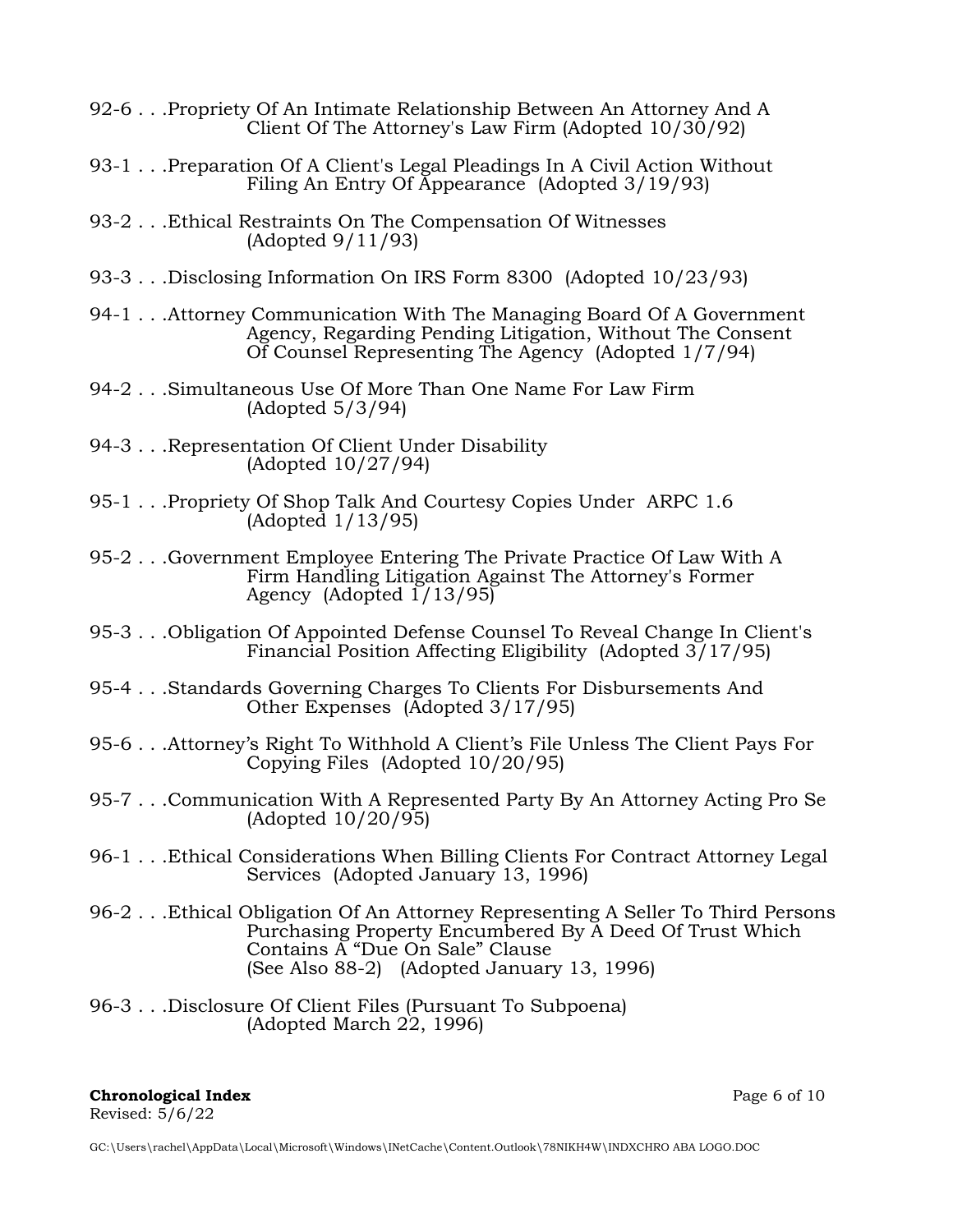- 96-4 . . .Billing Practices Propriety Of Billing More Than One Client For The Same Hours (Adopted May 13, 1996)
- 96-5 . . .Ethical Issues, If Any, Raised By The Use Of An "Attorney's Representation" Form In Conjunction With The Execution Of Release Agreements (Adopted August 22, 1996)
- 96-6 . . .Ethical Considerations When Acting As An Arbitrator In One Proceeding And As An Advocate In Another Proceeding (Adopted October 18, 1996)
- 97-1 . . .Notification Of Opponent Of Receipt Of Confidential Materials (Adopted January 17, 1997)
- 97-2 . . .Use Of Threats Of Criminal Prosecution In Connection With A Civil Matter (Adopted March 21, 1997)
- 98-1 . . .Contact With Defendant's Insurer (Adopted January 16, 1998) *(vacating 78-4)*
- 98-2 . . .Communication By Electronic Mail (Adopted January 16, 1998)
- 98-3 . . .Obligation of Lawyer To Honor Writ Of Execution Against Client Funds In The Lawyer's Trust Account (Adopted January 16, 1998)
- 99-1 . . .Ethical Obligation of Attorney When Insurer Requests Attorney to Send Billings to Outside Auditor Without Informed Consent of Insured (Adopted January 15, 1999)
- 99-2 . . .May A Municipal Attorney Represent A Quasi-Judicial Municipal Board That Is Hearing A Disputed Matter In Which The Municipality Is A Party To The Dispute? (Adopted January 15, 1999)
- 99-3 . . .May In-House Staff Counsel For An Insurance Company Represent Insureds? (Adopted October 22, 1999)
- 2000-1 May An Attorney Representing Tribal Entities Represent Tort Claimants Harmed By Those Entities If The U.S. Is Liable For Any Damages? (Adopted January 21, 2000)
- 2000-2 Effect Of Confidential Settlement Agreements On Precluding Further Representation Of Subsequent Clients (Adopted March 10, 2000)
- 2000-3 Reaffirmation Of Ethics Opinion 86-3, Referral Of Client Identity To Credit Bureau (Adopted August 18, 2000)
- 2001-1 Attorney's Duties When Advised By Custodian That Criminal Defendant Has Breached Conditions Of Client's Release

## **Chronological Index** Page 7 of 10 Revised: 5/6/22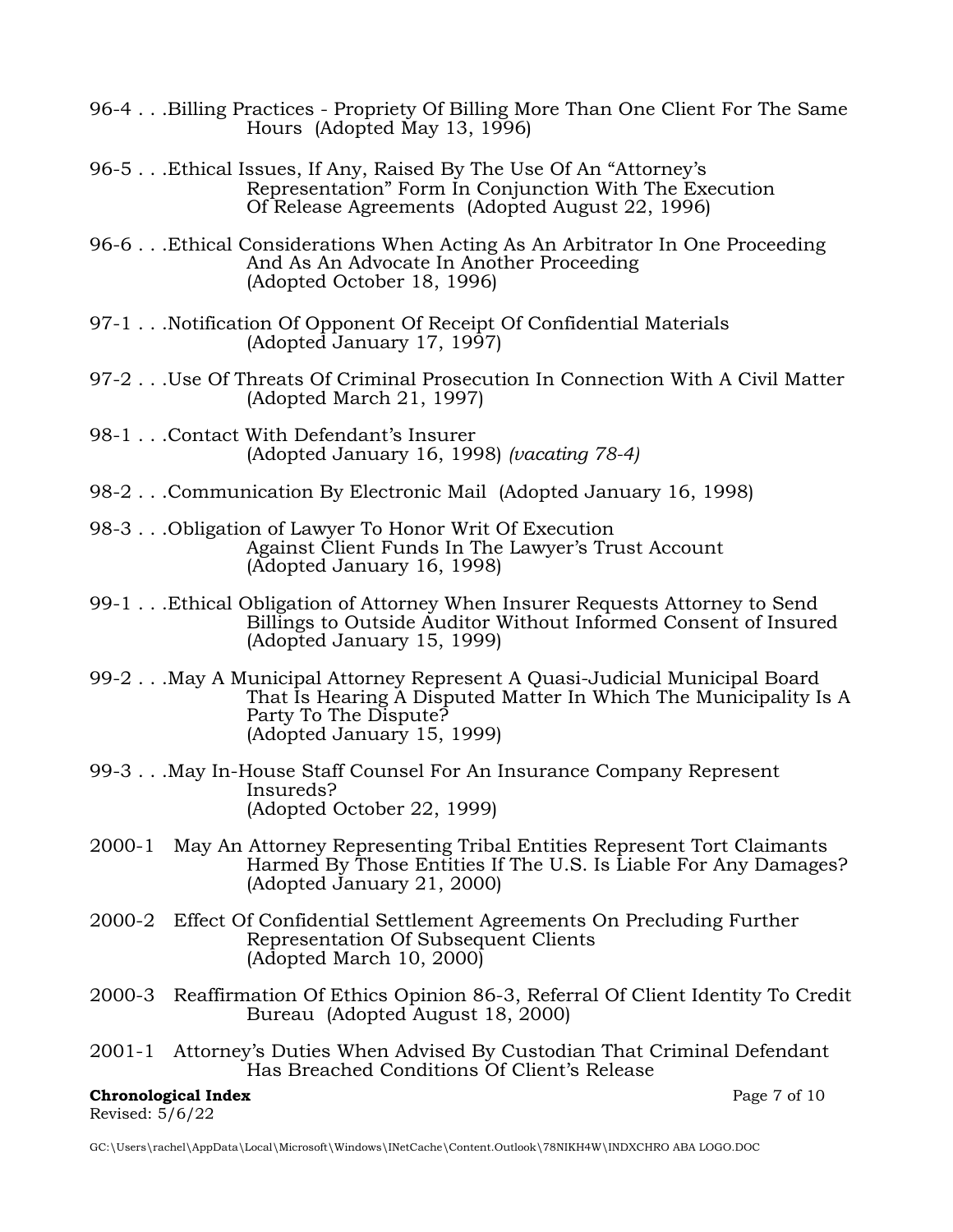(Adopted March 30, 2001)

- 2003-1 Undisclosed Recording Of A Conversation By Lawyer (Adopted January 24, 2003)
- 2003-2 Responsibilities of the Attorney Representing the Personal Representative of an Estate When the Personal Representative Is Engaged in Fraudulent or Criminal Conduct (Adopted March 14, 2003)
- 2003-3 Documents to be Included in File Returned to Client on Termination of Services (Adopted May 6, 2003)
- 2004-1 Lawyer's Right to Withhold Expert Reports Where the Client Fails to pay for Them (Adopted January 15, 2004)
- 2004-2 May an Attorney Contingently Agree to Pay Attorney's Fees Assessed Against a Client If the Client Loses on Appeal? (Adopted April 27,  $2004$
- 2004-3 Responsibilities of an Attorney When a Client Cannot be Contacted (Adopted September 13, 2004)
- 2005-1 Responsibilities of the Attorney Representing a Client Who, After Being Charged with a Felony Offense, Informs the Attorney of the Client's Intent to Commit Suicide if Convicted (Adopted May 10, 2005)
- 2005-2 Ethical Obligations When A Lawyer Changes Firms (Adopted September 8, 2005)
- 2006-1 Propriety of a Lawyer, Acting on the Lawyer's Own Behalf Regarding A Matter Not in Litigation, Communicating Directly with Management of A Corporation or Other Institution that the Lawyer Knows or Should Know Is Regularly Represented by Counsel (Adopted January 27, 2006)
- 2006-2 Responsibilities of A Lawyer to Honor Client's Instructions on Means of Representation in Criminal Cases (Adopted April 25, 2006)
- 2006-3 Disclosure of Confidential Insurance Defense Attorney Bills to Non-Insurer Contractors for Electronic or Computerized "Screening" (Adopted April 25, 2006)
- 2006-4 Use of Information Relating to Prior Judicial Service by Lawyers Who Campaign for Elected office (Adopted October 27, 2006)
- 2008-1 May Lawyers Maintain Electronic Copies of Business Records in Lieu of Paper Copies? (Adopted January 31, 2008)
- 2008-2 Where A Lawyer Represents An Insured Party Whose Claim Is Subrogated To A Third Party Insurer, Does The Insurer Become A "Client" Of

### **Chronological Index Page 8 of 10** Revised: 5/6/22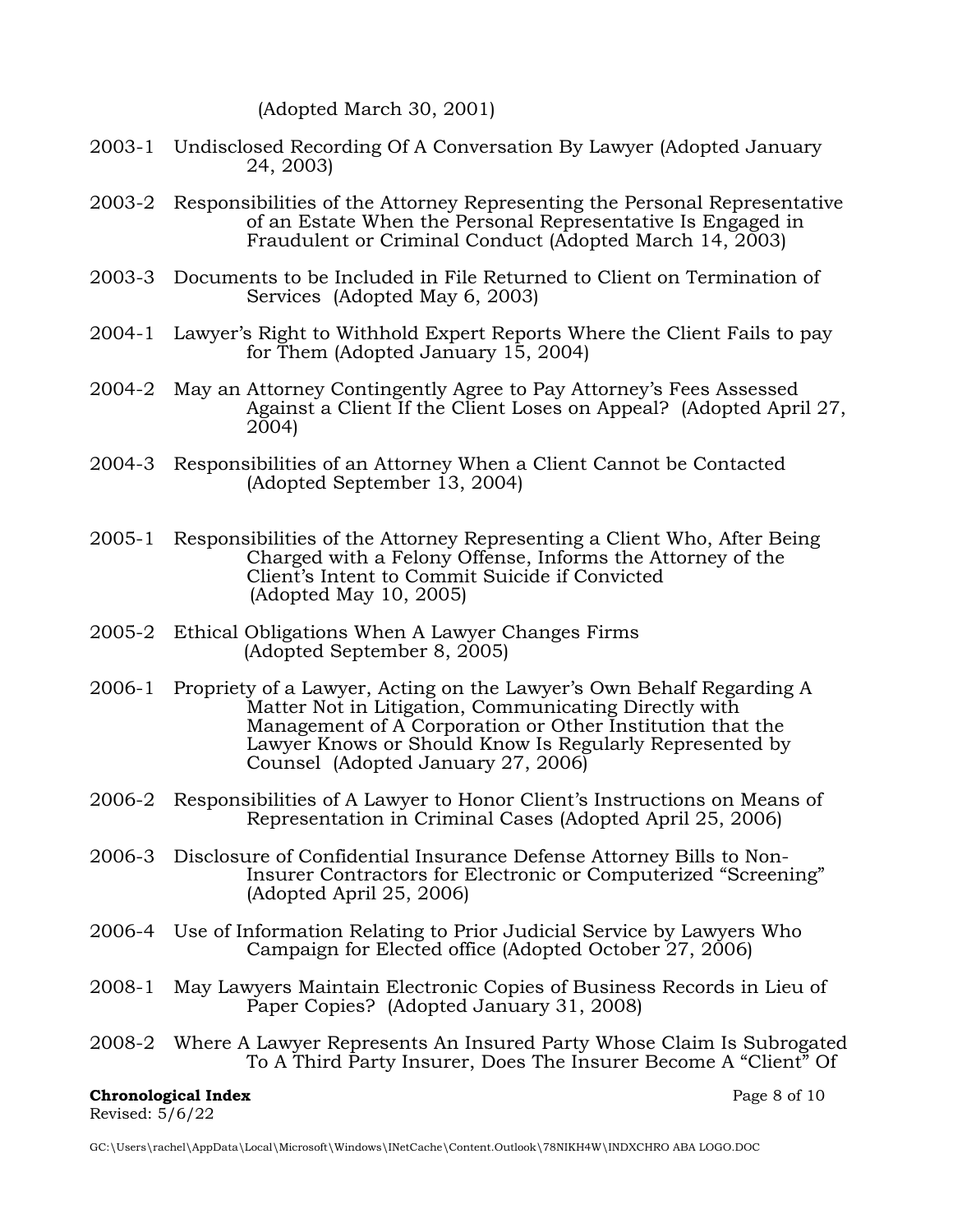The Insured's Lawyer Under Alaska's Rules Of Professional Conduct? (Adopted September 11, 2008)

- 2009-1 Misleading to Characterize a Fee or Retainer as "Nonrefundable." (Modification of Ethics Opinion 87-1) (Adopted May 5, 2009)
- 2009-2 Use of Membership in Lawyer Ranking System In Lawyer/Law Firm Advertising (Adopted May 5, 2009)
- 2010-1 Ability of Lawyer Not Admitted in Alaska to Maintain Alaska Office for Federal Immigration Practice (Adopted April 27, 2010)
- 2011-1 Must a Lawyer Provide the Original File to a Former Client on Request, Rather Than a Copy? (Adopted January 27, 2011)
- 2011-2 Propriety of Communication with an Employee of a Corporate or Government Entity by a Lawyer Engaged in Litigation Against That Entity (Adopted January 27, 2011)
- 2011-3 Ethical Considerations in Collaborative Law Practice (Adopted May 3, 2011)
- 2011-4 Duties of an Attorney in a Criminal Appeal When the Client Cannot Be Contacted (Adopted May 3,  $2011$ )
- 2012-1 May a Lawyer Record an Attorney's Lien (AS 34.35.430) Against a Client's Real Property (Adopted 1/27/12)
- 2012-2 Deposit of Advanced Fee Retainers in Client Trust Account (Adopted April 30, 2012)
- 2012-3 Representation of Closely Held Organization and Its Majority Owners When Their Interests May Be Adverse to Those of Minority Owners (Adopted October 26, 2012)
- 2014-1 May Lawyers Charge Their Clients a Surcharge to Use Their Credit Cards to Pay for Legal Services? (Adopted May 5, 2014)
- 2014-2 Attorney's Duties When Informed That a Criminal Defendant Client Is in Violation of Bail Release Conditions (Adopted May 5, 2014)
- 2014-3 Cloud Computing and the Practice of Law (Adopted May 5, 2014)
- 2014-4 Lawyer's Indemnification of Opposing Parties (Adopted October 30, 2014)
- 2015-1 May a Lawyer Post Bail for a Client (Adopted May 12, 2015)
- 2015-2 Does a Lawyer Have an Obligation to Hold Client Documents or Property Delivered to the Lawyer Unsolicited (Adopted May 12, 2015)
- 2016-1 May a Lawyer Surreptitiously Track Emails and Other Documents Sent to Opposing counsel? (Adopted October 26, 2016)

### **Chronological Index** Page 9 of 10 Revised: 5/6/22